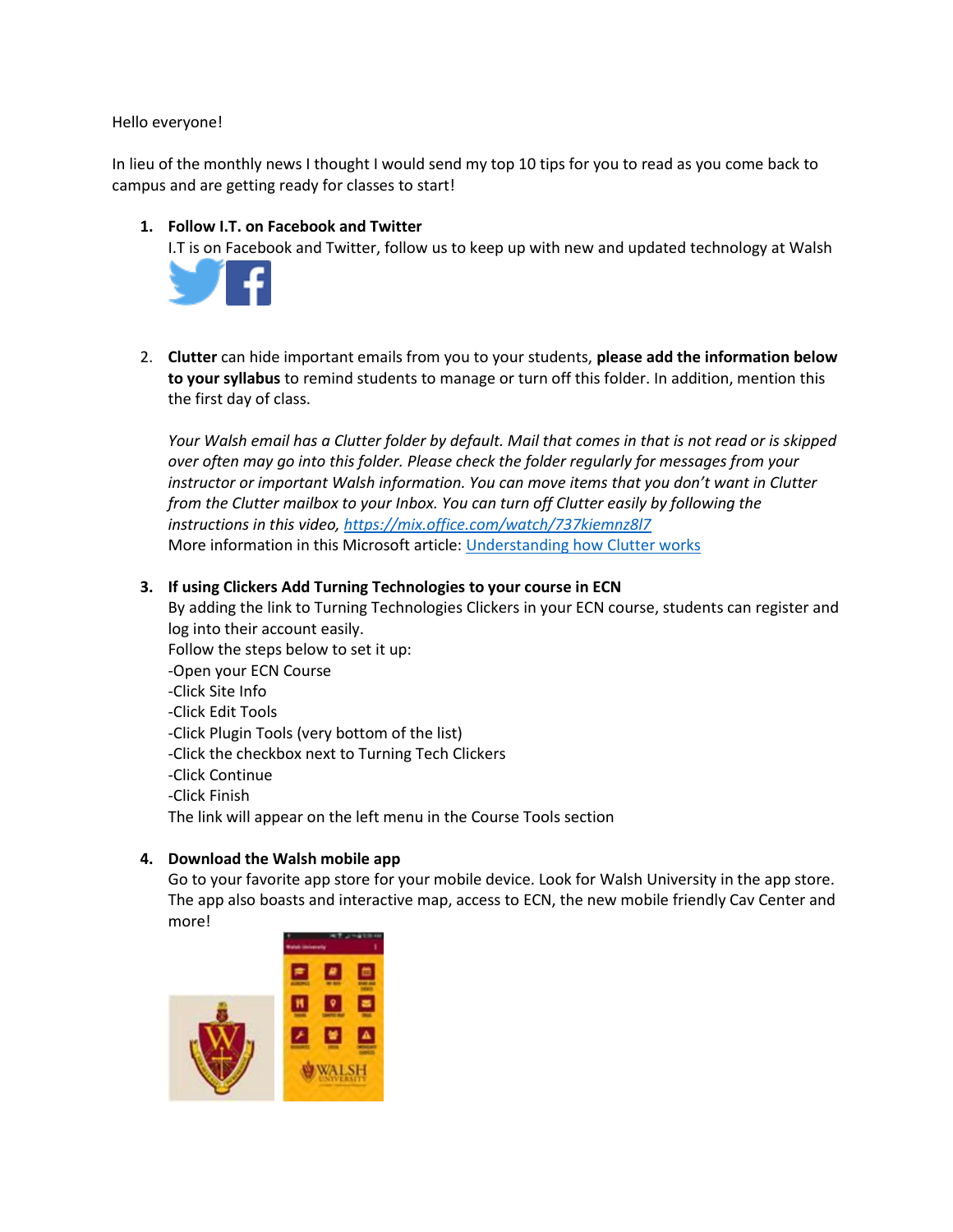### **5. Classroom Updates**

We have been working on the classrooms this summer.

Some great updates:

- Adobe Creative Cloud is in all the classrooms
- Turning Point Cloud link is on the desktop (for those using Clickers)
- Office 2016
- If you use BlueJeans videoconferencing the app is already loaded, saving one extra step
- Lastly, there is a link on the desktop to Office365 Click on it, and go straight to the log in page.
- 6. **Classroom instructions** have been written on how to use the podium for laptops, videos and general use.

Please see the attached .pdf, the information will be distributed to classrooms soon.

7. A reminder to **attend training sessions this week**. This week is full of meetings, retreats, and opening day but find some time to attend one of our training sessions this week. We have brought in the experts to answer questions and give you a tour of new products and updates. For detailed information about each session see my email from Friday August 19 entitled "Get Training before school starts!!!"

All sessions are in Aultman 004 computer lab

Wednesday August 24<sup>th</sup>

1pm BlueJeans videoconferencing service with Kamran Khan our account manager – if you use Meetings in ECN this will replace the tool that is there.

2:30pm ECN Overview and update with John Gurnak (hands on, bring work you need help with in ECN)

4-5pm General session on Office365 with Jennifer Loudiana (please bring questions you have)

Friday August 26<sup>th</sup>

1pm Turning Technologies update to Turning Point Cloud. Session about Clickers by David Yargo, Turning Technologies Training Specialist.

If you use Clickers this is mandatory so you know how to use the new service.

If you do not use Clickers, come and see what is about and how you can use them in your classroom.

This session is hands on, bring PowerPoints and your clicker and receiver to get your account set up and practice using the new version.

# **8. Help Desk after hours reminder**

Our after-hours help desk does not handle everything our in-person help desk does. They have minimal access.

They **do handle** password resets and some basic questions regarding network connection, classrooms and ECN. They can put in tickets for us to get when we get in in the morning. They **can not handle** any issues with network drives, OneDrive, or specific computer issues.